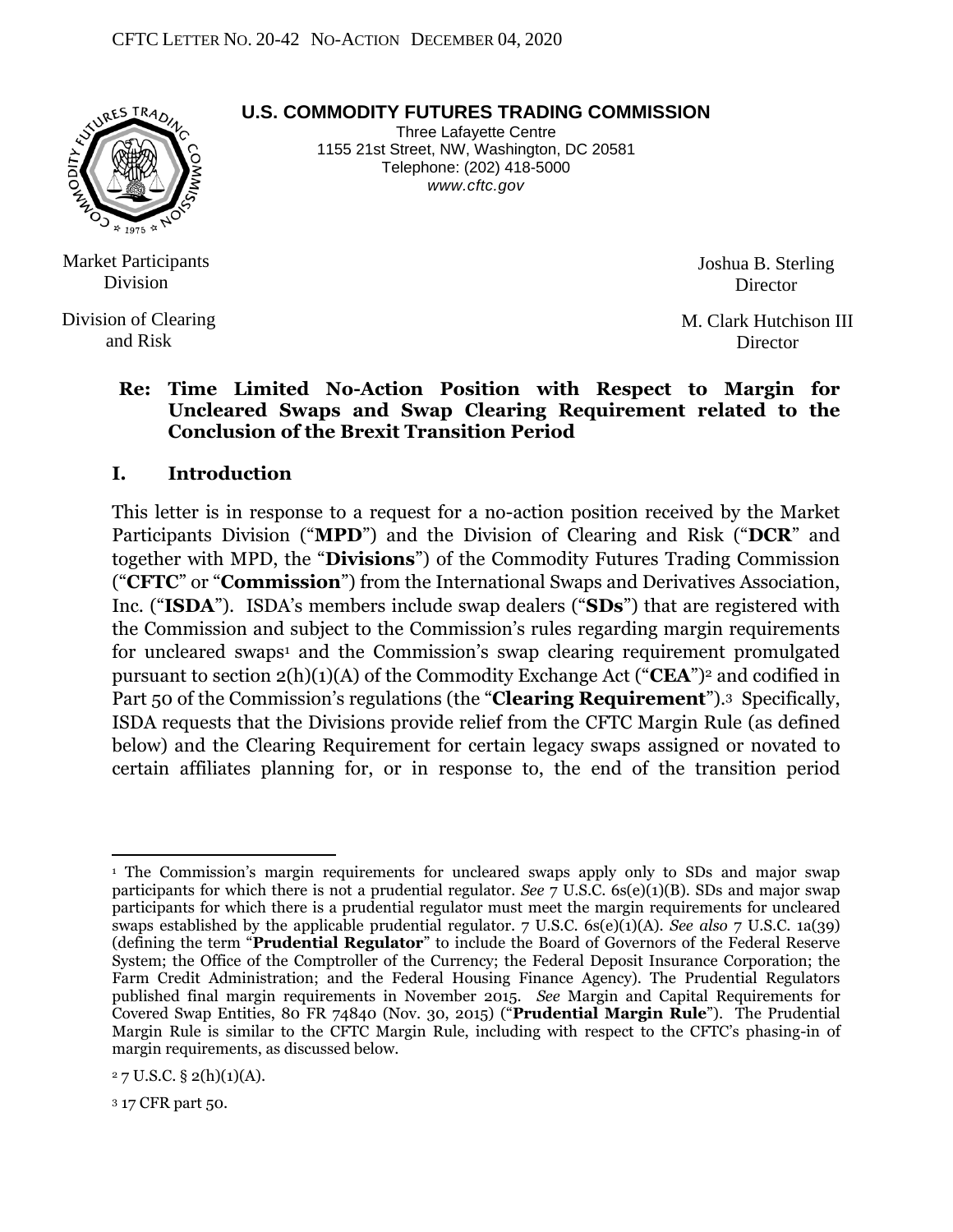following the withdrawal of the United Kingdom ("**UK**") from the European Union ("**EU**").<sup>4</sup>

This letter is also being provided consistent with the Joint Statement by UK and US Authorities on Continuity of Derivatives Trading and Clearing Post-Brexit of February 25, 2019.<sup>5</sup>

## **II. CFTC Regulatory Background**

# **(1) Margin**

Section 4s(e) of the CEA directs the Commission to adopt rules establishing minimum initial and variation margin requirements on all swaps<sup>6</sup> that are (i) entered into by an SD for which there is no Prudential Regulator (collectively, "**CSEs**") and (ii) not cleared by a registered derivatives clearing organization ("**DCO**") ("**uncleared swaps**").7 To this end, the Commission promulgated the CFTC Margin Rule in January 2016,<sup>8</sup> establishing requirements for a CSE to collect and post initial margin and variation margin for uncleared swaps. These requirements vary based on the type of counterparty to such swaps and the location of the CSE and its counterparty.9 These requirements also generally apply only to uncleared swaps entered into on or after the compliance date applicable to a particular CSE and its counterparty (each a "**covered swap**").10 An

<sup>7</sup> *See* 7 U.S.C. 6s(e)(2)(B)(ii). In Commission regulation 23.151, the Commission further defined this statutory language to mean all swaps that are not cleared by a registered DCO or a DCO that the Commission has exempted from registration as provided under the CEA. 17 CFR 23.151.

<sup>8</sup> Margin Requirements for Uncleared Swaps for Swap Dealers and Major Swap Participants, 81 FR 636 (Jan. 6, 2016) ("**CFTC Margin Rule**"). The CFTC Margin Rule, which became effective April 1, 2016, is codified in part 23 of the Commission's regulations. 17 CFR 23.150 through 23.159, 23.161. In May 2016, the Commission amended the CFTC Margin Rule to add Commission regulation 23.160, providing rules on its cross-border application. Margin Requirements for Uncleared Swaps for Swap Dealers and Major Swap Participants – Cross-Border Application of the Margin Requirements, 81 FR 34818 (May 31, 2016). 17 CFR 23.160.

 $\overline{a}$ <sup>4</sup> *See* ISDA Letter, dated Oct. 28, 2020 ("**ISDA Letter**").

<sup>5</sup> Available at [https://www.cftc.gov/PressRoom/PressReleases/7876-19.](https://www.cftc.gov/PressRoom/PressReleases/7876-19) Pursuant to the Joint Statement, the Commission committed to extending existing regulatory relief granted by the CFTC to EU firms, including UK firms, to UK firms at the point of the UK's withdrawal from the EU.

<sup>6</sup> For the definition of swap, *see* section 1a(47) of the CEA and Commission regulation 1.3. 7 U.S.C. 1a(47) and 17 CFR 1.3. It includes, among other things, an interest rate swap, commodity swap, credit default swap, and currency swap.

<sup>9</sup> *See* Commission regulations 23.152 and 23.153, 17 CFR 23.152 and 23.153. For example, the CFTC Margin Rule does not require a CSE to collect margin from, or post margin to, a counterparty that is neither a swap entity nor a financial end user (each as defined in  $17$  CFR 23.151). Pursuant to section 2(e) of the CEA, 7 U.S.C. 2(e), each counterparty to an uncleared swap must be an eligible contract participant, as defined in section 1a(18) of the CEA, 7 U.S.C. 1a(18). *See* Commission regulation 23.160 on the crossborder application of the CFTC Margin Rule. 17 CFR 23.160.

<sup>10</sup> Pursuant to Commission regulation 23.161, compliance dates for the CFTC Margin Rule are staggered such that CSEs must come into compliance in a series of phases. The first phase affected CSEs and their counterparties, each with the largest aggregate outstanding notional amounts of uncleared swaps and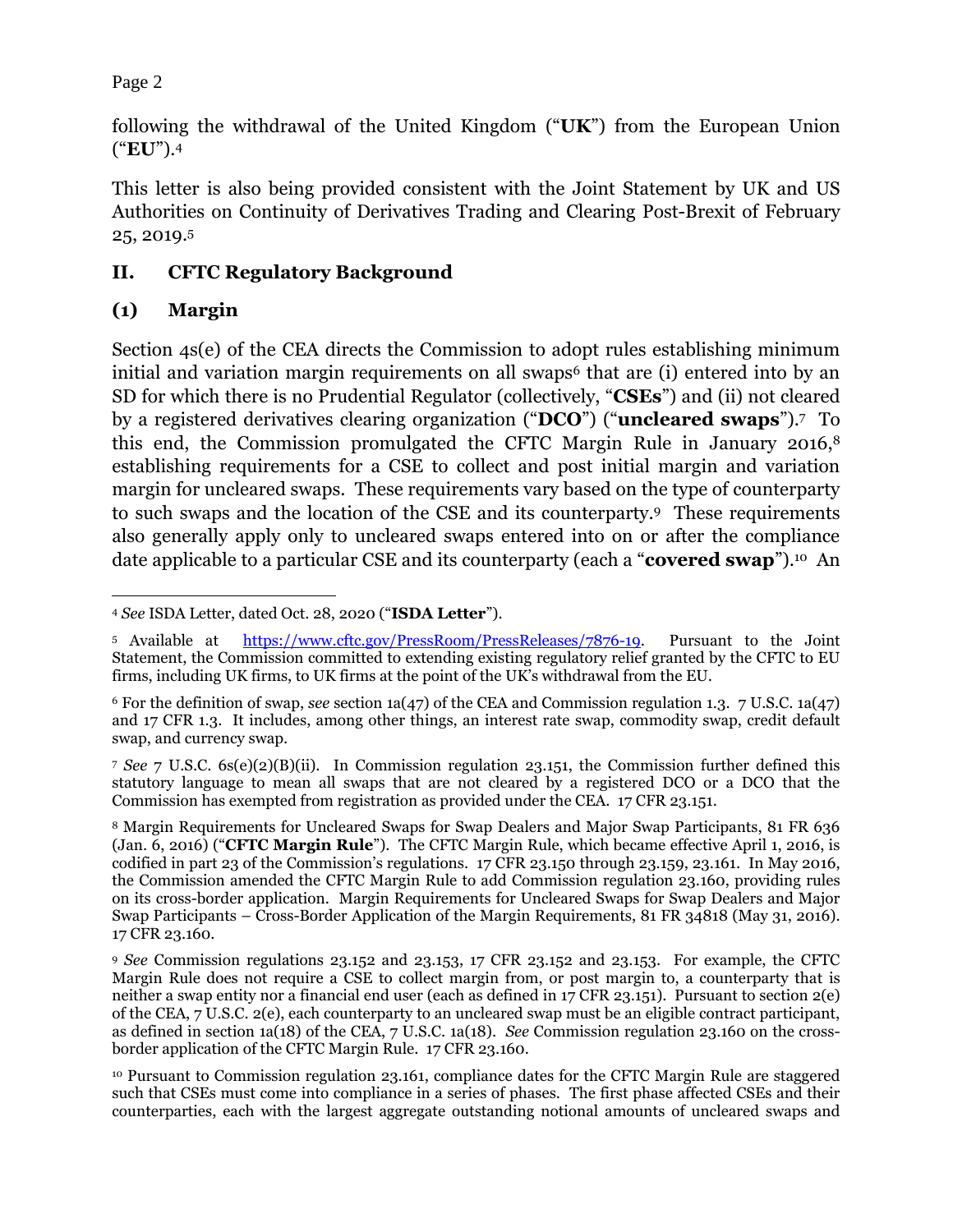uncleared swap entered into prior to a CSE's applicable compliance date for a particular counterparty (each a "**Margin Legacy Swap**") is generally not subject to the margin requirements in the CFTC Margin Rule.<sup>11</sup>

To the extent that more than one uncleared swap is executed between a CSE and its covered counterparty, the CFTC Margin Rule permits the netting of required margin amounts of each swap under certain circumstances.12 In particular, the CFTC Margin Rule, subject to certain limitations, permits a CSE to calculate initial margin and variation margin, respectively, on an aggregate net basis across uncleared swaps that are executed under the same eligible master netting agreement ("**EMNA**"). Moreover, the CFTC Margin Rule permits swap counterparties to identify one or more separate netting portfolios (*i.e.*, a specified group of uncleared swaps the margin obligations of which will be netted only against each other) under the same EMNA, including having separate netting portfolios for covered swaps and Margin Legacy Swaps.13 A netting portfolio that contains only Margin Legacy Swaps is not subject to the initial and variation margin requirements set out in the CFTC Margin Rule.14 However, if a netting portfolio contains any covered swaps, the entire netting portfolio (including all Margin Legacy Swaps) is subject to such requirements.<sup>15</sup>

A Margin Legacy Swap may lose its legacy treatment under the CFTC Margin Rule, causing it to become a covered swap and causing any netting portfolio in which it is included to be subject to the requirements of the CFTC Margin Rule. For reasons discussed in the CFTC Margin Rule, the Commission elected not to extend the meaning of Margin Legacy Swaps to include (1) Margin Legacy Swaps that are amended in a material or nonmaterial manner; (2) novations of Margin Legacy Swaps; and (3) new swaps that result from portfolio compression of Margin Legacy Swaps.16 Therefore, and as relevant here, a Margin Legacy Swap that is amended after the applicable compliance

<sup>11</sup> *See* CFTC Margin Rule, 81 FR at 651 and Commission regulation 23.161. 17 CFR 23.161.

<sup>12</sup> *See* CFTC Margin Rule, 81 FR at 651 and Commission regulations 23.152(c) and 23.153(d). 17 CFR 23.152(c) and 23.153(d).

<sup>13</sup> *See* CFTC Margin Rule, 81 FR at 651 and Commission regulations 23.152(c)(2)(ii) and 23.153(d)(2)(ii). 17 CFR 23.152(c)(2)(ii) and 23.153(d)(2)(ii).

<sup>14</sup> *Id.*

<sup>15</sup> *Id.*

<sup>16</sup> *See* CFTC Margin Rule, 81 FR at 675. Certain limited relief has been given from this standard. *See* Margin Requirements for Uncleared Swaps for Swap Dealers and Major Swap Participants, 83 FR 60341 (Nov. 26, 2018) and CFTC Staff Letter No. 17-52 (Oct. 27. 2017), *available at* [http://www.cftc.gov/ucm/groups/public/@lrlettergeneral/documents/letter/17-52.pdf.](http://www.cftc.gov/ucm/groups/public/@lrlettergeneral/documents/letter/17-52.pdf)

 $\overline{a}$ certain other financial products. These CSEs began complying with both the initial and variation margin requirements of the CFTC Margin Rule on September 1, 2016. The second phase began March 1, 2017, and required CSEs to comply with the variation margin requirements of Commission regulation 23.153 with all relevant counterparties not covered in the first phase. *See* 17 CFR 23.161. On each September 1 thereafter ending with September 1, 2022, CSEs must comply with the initial margin requirements with counterparties with successively lesser outstanding notional amounts.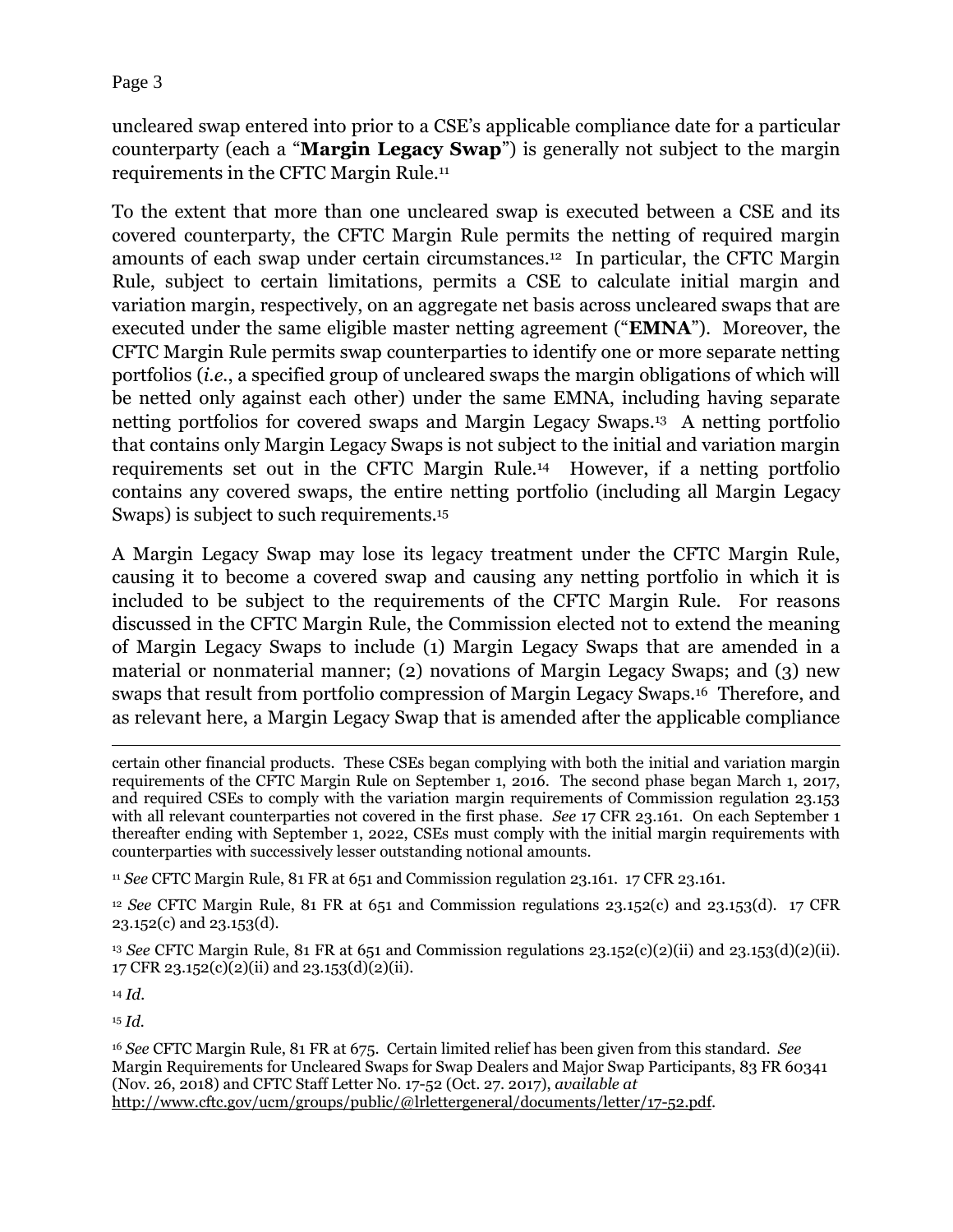date may become a covered swap subject to the initial and variation margin requirements in the CFTC Margin Rule. In that case, netting portfolios that were intended to contain only Margin Legacy Swaps and, thus, not be subject to the CFTC Margin Rule may become so subject.

### **(2) Clearing Requirement**

Section 2(h)(1)(A) of the CEA, states that "[i]t shall be unlawful for any person to engage in a swap unless that person submits such swap for clearing to a [DCO] that is registered under [the CEA] or a [DCO] that is exempt from registration under [the CEA] if the swap is required to be cleared." <sup>17</sup> In 2012, the Commission issued a Clearing Requirement Determination, which requires market participants to clear two classes of credit default swaps and four classes of interest rate swaps.18 In 2016, the Commission issued a second Clearing Requirement Determination, which expanded the Clearing Requirement to include additional interest rate swaps.<sup>19</sup>

Like the CFTC Margin Rule, the Commission's Clearing Requirement Determinations established a series of compliance dates to phase-in compliance with the Clearing Requirement.<sup>20</sup> Commission regulation 50.5 provides that swaps entered into before July 21, 2010, or the application of the Clearing Requirement for a particular class of swaps are not subject to the Clearing Requirement so long as such swaps are reported to a swap data repository (**"Clearing Legacy Swap"**).<sup>21</sup>

The Commission clarified that the Clearing Requirement applies to all new swaps, as well as changes in the ownership of a swap, including assignment, novation, exchange, transfer, or conveyance.<sup>22</sup> Notably, the Commission did not address amendments, material or otherwise, to existing swaps.<sup>23</sup>

<sup>20</sup> *See* 77 FR at 74319-20; 81 FR at 71226-30.

<sup>21</sup> 17 CFR 50.5.

<sup>22</sup> *See* 77 FR at 74316.

 $\overline{a}$  $177 \text{ U.S.C.}$  § 2(h)(1)(A).

<sup>18</sup> *See* Clearing Requirement Determination Under Section 2(h) of the CEA, 77 FR 74284, 74315-16, 74336-37 (Dec. 13, 2012) (establishing Commission regulation 50.4, which sets forth the classes of swaps that are required to be cleared).

<sup>19</sup> *See* Clearing Requirement Determination Under Section 2(h) of the Commodity Exchange Act for Interest Rate Swaps, 81 FR 71202 (Oct. 14, 2016)(expanding the Clearing Requirement to include fixedto-floating interest rate swaps in nine additional currencies and making certain other modifications to the scope of the 2012 Clearing Requirement).

<sup>23</sup> The Commission discussed certain negotiated swap provisions that counterparties may undertake based on the goal of reducing counterparty credit risk and stated that these changes to a swap would be viewed as "legitimate business purpose considerations on a case-by-case basis in conjunction with all other relevant facts and circumstances" and would be an affirmative defense to any charges of evasion of the clearing requirement. *See id.* at 74319. DCR believes that this preamble discussion of public policy considerations by the Commission offers additional support for the no-action position taken by staff in this letter.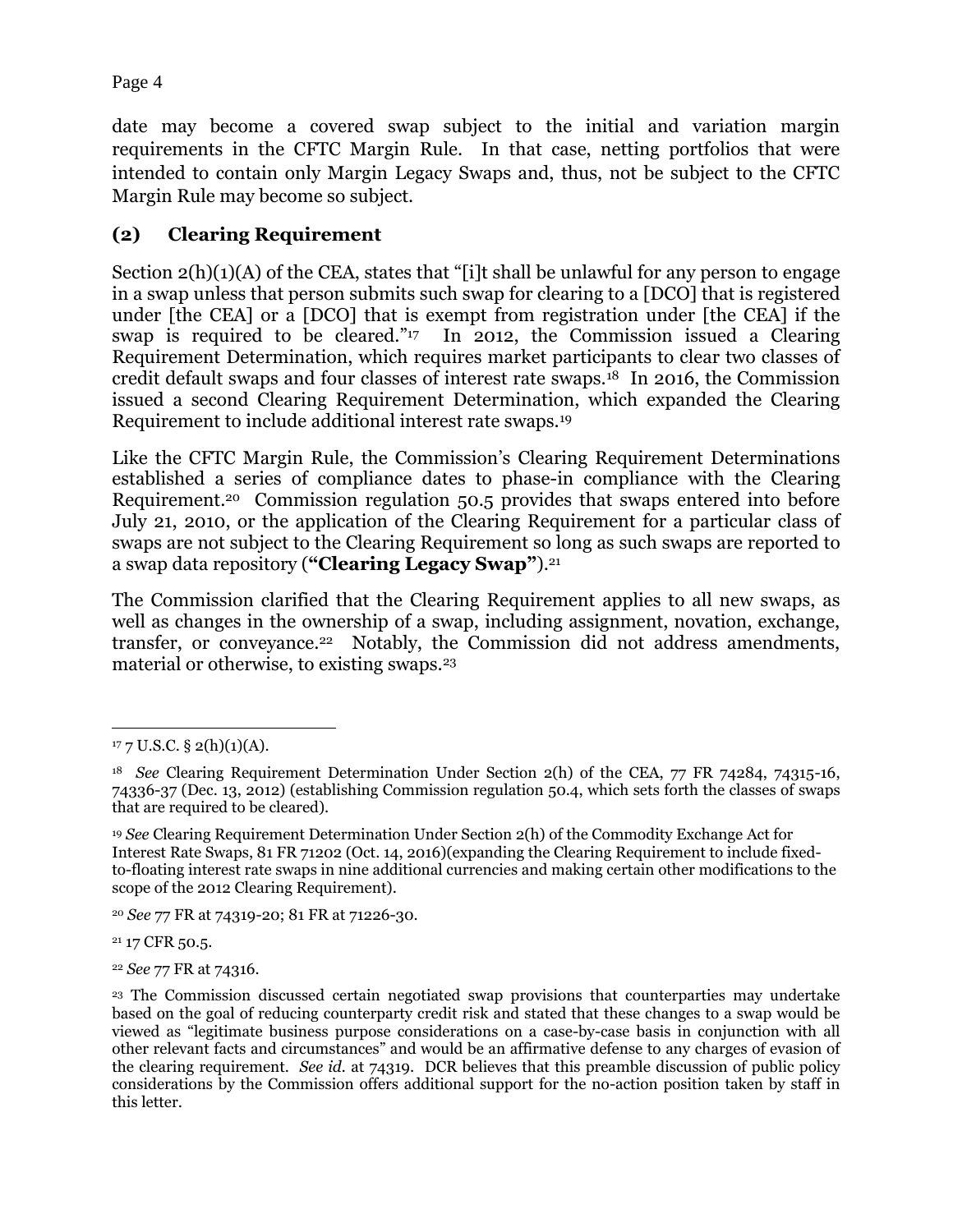## **III. Brexit Background**

In June 2016, the people of the UK voted by referendum to leave the EU ("**Brexit**"). On March 29, 2017, the UK submitted notification of its intention to withdraw from the EU at the conclusion of a two-year period pursuant to Article 50 of the Treaty on European Union.<sup>24</sup>

As a result of Brexit, financial entities, including CSEs in the UK,<sup>25</sup> faced uncertainty about the applicable regulatory framework they will operate within after such withdrawal, especially a UK exit from the EU absent a negotiated agreement on the specific terms of the UK's exit (i.e., a "**No-deal Brexit**"). In particular, concerns arose from the potential inability of the firms, if located in the UK, to continue providing investment services related to swaps in the EU under the current passporting regime. On April 1, 2019, in order to address these concerns and maintain the status quo for legacy swaps with respect to the CFTC Margin Rule, the Commission adopted an interim final rule (the "**IFR**") allowing CSEs, solely in the event of a No-deal Brexit, to enter into certain amendments to effect legal transfers of Margin Legacy Swaps between their margin affiliates (as defined in Commission regulation 23.151) without bringing such swaps into scope for the CFTC Margin Rule, as explained above.26 The IFR did not address the application of the Clearing Requirement.

On October 19, 2019, the UK and the EU entered into the Agreement on the withdrawal of the United Kingdom of Great Britain and Northern Ireland from the European Union and the European Atomic Energy Community (the "**Withdrawal Agreement**"). Pursuant to the Withdrawal Agreement, the UK has ceased to be a member of the EU, and a transition period began.27 During the transition period EU law and EU regulatory, budgetary, supervisory, judiciary, and enforcement instruments and structures have continued to apply in the UK as if it were a member of the EU. Further, because a Nodeal Brexit has not occurred, the provisions of the IFR that provide for the transfer of certain Margin Legacy Swaps without bringing such swaps into scope for the CFTC Margin Rule are not applicable.

# **IV. Request for Relief**

 $\overline{a}$ <sup>24</sup> *See* Article 50 of the Treaty on European Union, *available at* [https://eur-lex.europa.eu/legal](https://eur-lex.europa.eu/legal-content/EN/TXT/HTML/?uri=CELEX:12012M050&from=EN)[content/EN/TXT/HTML/?uri=CELEX:12012M050&from=EN.](https://eur-lex.europa.eu/legal-content/EN/TXT/HTML/?uri=CELEX:12012M050&from=EN)

<sup>25</sup> In many instances, these firms made a strategic decision decades ago to use a UK establishment as their base of operations to provide financial services to customers across the EU, consistent with the EU's system of cross-border authorizations to engage in regulated financial activities (known as "passporting").

<sup>26</sup> *See* Margin Requirements for Uncleared Swaps for Swap Dealers and Major Swap Participants, 84 FR 12065 (Apr. 1, 2019).

<sup>27</sup> As of the date of this letter, the Divisions anticipate the transition period will expire on December 31, 2020.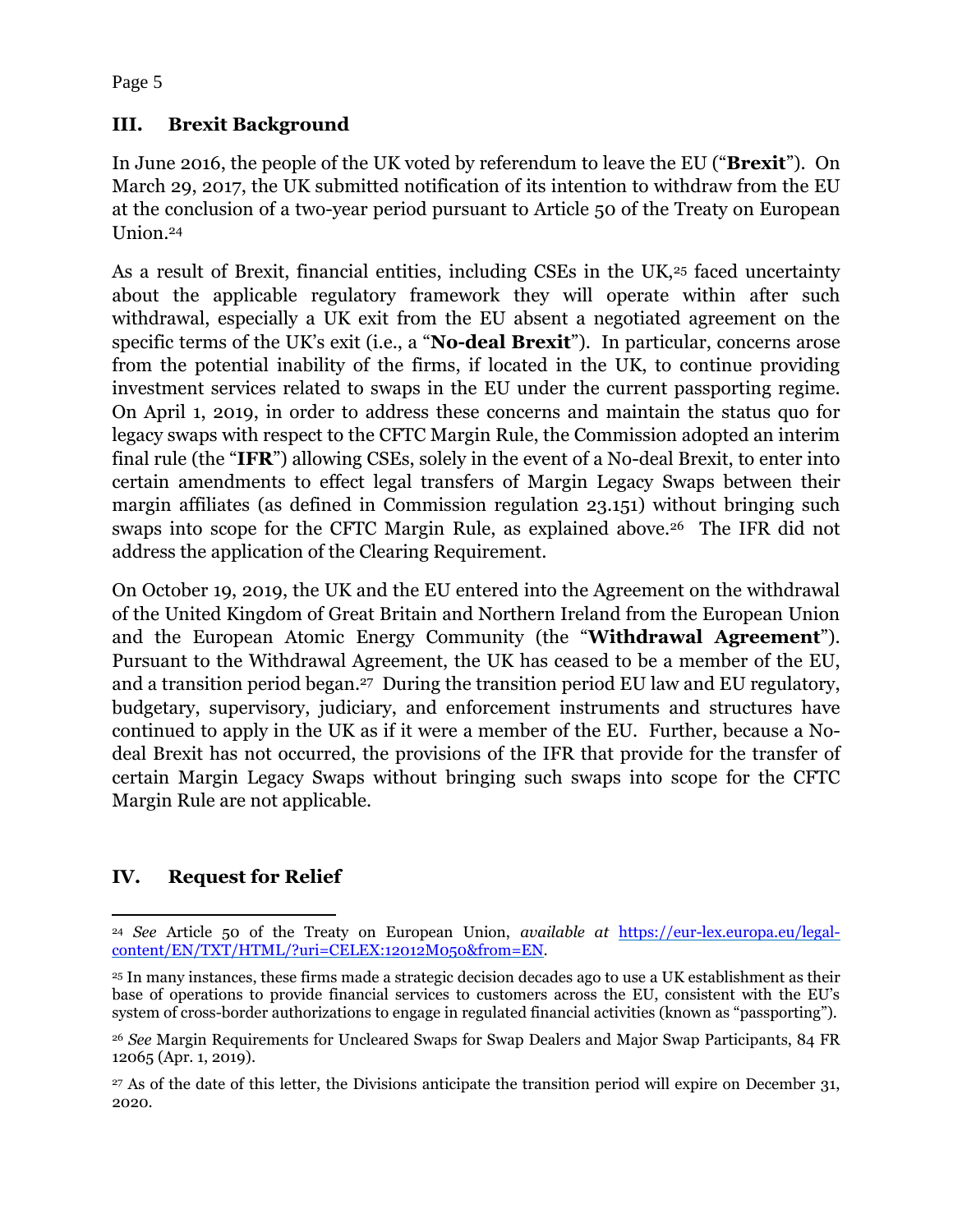ISDA states that during the transition period, while the UK continues to be treated as if it were an EU Member State, the UK and EU have been negotiating the terms of a free trade agreement ("**UK-EU FTA**") that will govern the relationship between the UK and EU following the end of the transition period. ISDA states that, as of the date of its request: (i) it is still unknown whether a UK-EU FTA will be in place when the transition period ends; (ii) that it is unlikely that the availability of a UK-EU FTA will be known until the final weeks, or even days, of the transition period; and (iii) that any UK-EU FTA that may be completed is unlikely to include continued rights for UK firms to carry on cross-border activities with EU counterparties (i.e., "passporting rights").<sup>28</sup> Given the state of UK-EU negotiations and the likely loss of the ability of UK SDs to service their EU counterparties, ISDA states that the end of the transition period, similar to a No-deal Brexit, raises the need for SDs to be able to transfer uncleared swaps between affiliates as part of their strategic response to the impact of Brexit on their business.

Therefore, ISDA requests that the Commission provide relief in order to facilitate an orderly response to Brexit by SDs and avoid unintended impacts to the application of, and compliance with, the CFTC Margin Rule and the Clearing Requirement with respect to amendments to legacy swaps. Specifically, ISDA requests that the Commission extend relief to SDs to facilitate voluntary transfers of Margin Legacy Swaps and Clearing Legacy Swaps between affiliates solely in preparation for or response to the end of the Brexit transition period regardless of whether or not a UK-EU FTA is agreed prior to the end of the transition period, and that such relief be made available for a period of at least 12 months following the end of the transition period.<sup>29</sup>

### **V. MPD Staff Position**

After considering the request for relief and the related facts and circumstances, MPD believes that a no-action position is warranted. Specifically, MPD believes that, similar to what was provided by the IFR, certain relief is appropriate to maintain the status quo for Margin Legacy Swaps with respect to the CFTC Margin Rule to the extent any amendments thereto are made solely to transfer such swaps in response to the end of the Brexit transition period.

Accordingly, MPD will not recommend that the Commission take an enforcement action against a CSE registered with the Commission as an SD for failure to comply with the CFTC Margin Rule with respect to a Margin Legacy Swap solely to the extent that such compliance would be required as a result of an amendment to the swap entered into under the following conditions (each a "**Margin Covered Amendment**"):

 $\overline{a}$ <sup>28</sup> The Divisions note that whether a UK-EU FTA includes passporting rights will be a result of political decisions beyond the control of the parties to legacy swaps and not driven by U.S. regulatory policy.

<sup>29</sup> ISDA notes that it has requested similar relief from EU authorities. Further, ISDA states that, if any relief would fall away upon conclusion of a UK-EU FTA, there is insufficient incentive for SDs and (in particular) their clients to effect the transfer of uncleared swaps in anticipation of the impact of Brexit as such actions would require the application of the CFTC Margin Rule or the Clearing Requirement. *See* ISDA Letter at 2.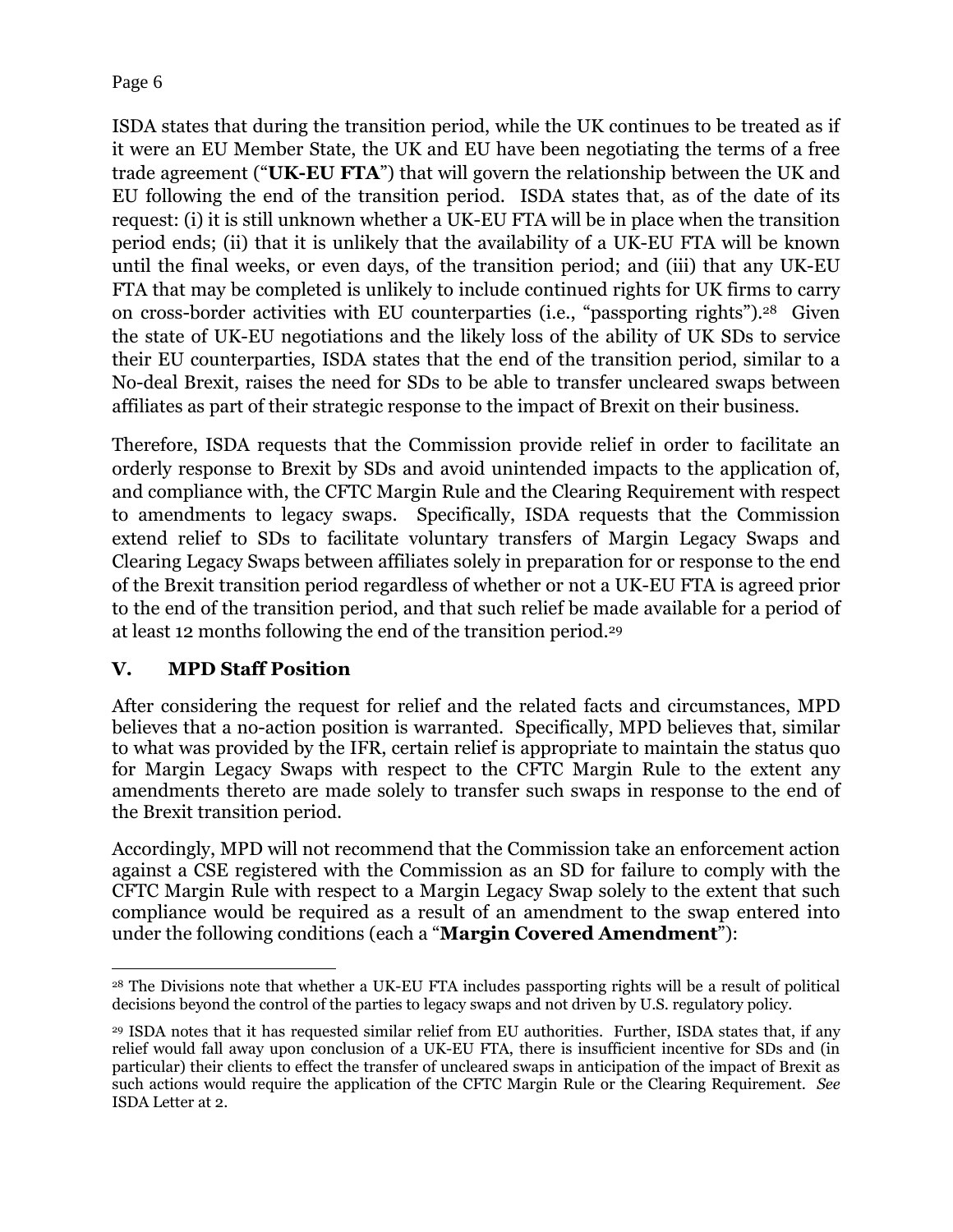- (1) Solely in connection with a party to a Margin Legacy Swap's planning for or response to the expiration of the Brexit transition period specified in the Withdrawal Agreement (the "**Brexit Transition Period Expiration**," and the date of such expiration, as such may be extended or modified from time to time, the "**Brexit Transition Period Expiration Date**"), one or both parties to the swap transfers the swap to its margin affiliate<sup>30</sup>, or a branch or other authorized form of establishment of the transferor, and the parties make no other transfers of the swap;
- (2) (a) A CSE is a transferee from a party to the swap; or
	- (b) A CSE is a remaining party to the swap, and the transferor represents to the CSE that the transferee is a margin affiliate, or a branch or other authorized form of establishment of the transferor, and that the transfer was made solely in connection with the transferor's planning for or response to the Brexit Transition Period Expiration;<sup>31</sup>
- (3) The amendment does not modify any of the following: the payment amount calculation methods,32 the maturity date, or the notional amount of the swap;
- (4) The amendment takes effect no earlier than the date of this letter; and
- (5) The amendment is entered into and takes effect no later than the date that is one year after the Brexit Transition Period Expiration Date.

#### **VI. DCR Staff Position**

 $\overline{a}$ 

<sup>31</sup> Each representation requested in this letter is a collection of information under OMB 3038-0049. No person is required to respond to this request for information unless a valid OMB number is displayed.

<sup>30</sup> As defined in Commission regulation 23.151 (17 CFR 23.151), a company is a margin affiliate of another company if: (1) Either company consolidates the other on a financial statement prepared in accordance with U.S. Generally Accepted Accounting Principles, the International Financial Reporting Standards, or other similar standards, (2) Both companies are consolidated with a third company on a financial statement prepared in accordance with such principles or standards, or (3) For a company that is not subject to such principles or standards, if consolidation as described in paragraph (1) or (2) of this definition would have occurred if such principles or standards had applied.

Under Commission regulation 23.161, 17 CFR 23.161, a margin affiliate's relevant swaps are included in determining the applicable compliance date for the CSE and counterparty under Commission regulation 23.161, 17 CFR 23.161, and thus the compliance date of a CSE and its margin affiliates facing the same counterparty (or its margin affiliates) should generally be the same.

<sup>32</sup> MPD does not believe the relief being provided should be expansively applied to encompass economic changes to a legacy swap. Accordingly, the relief is unavailable if the amendments to an uncleared swap modify the payment amount calculation methods, the maturity date, or the notional amount of the uncleared swap. Thus, for example, if the day count convention of an uncleared swap changes as a consequence of transferring the ownership of an uncleared interest rate swap several time zones away from the UK, the parties to the swap would not be changing the payment amount calculation methods. On the other hand, a change to one of the payment amount calculation economic factors (e.g., an interest rate margin or base rate) would be a change outside the scope of a Margin Covered Amendment.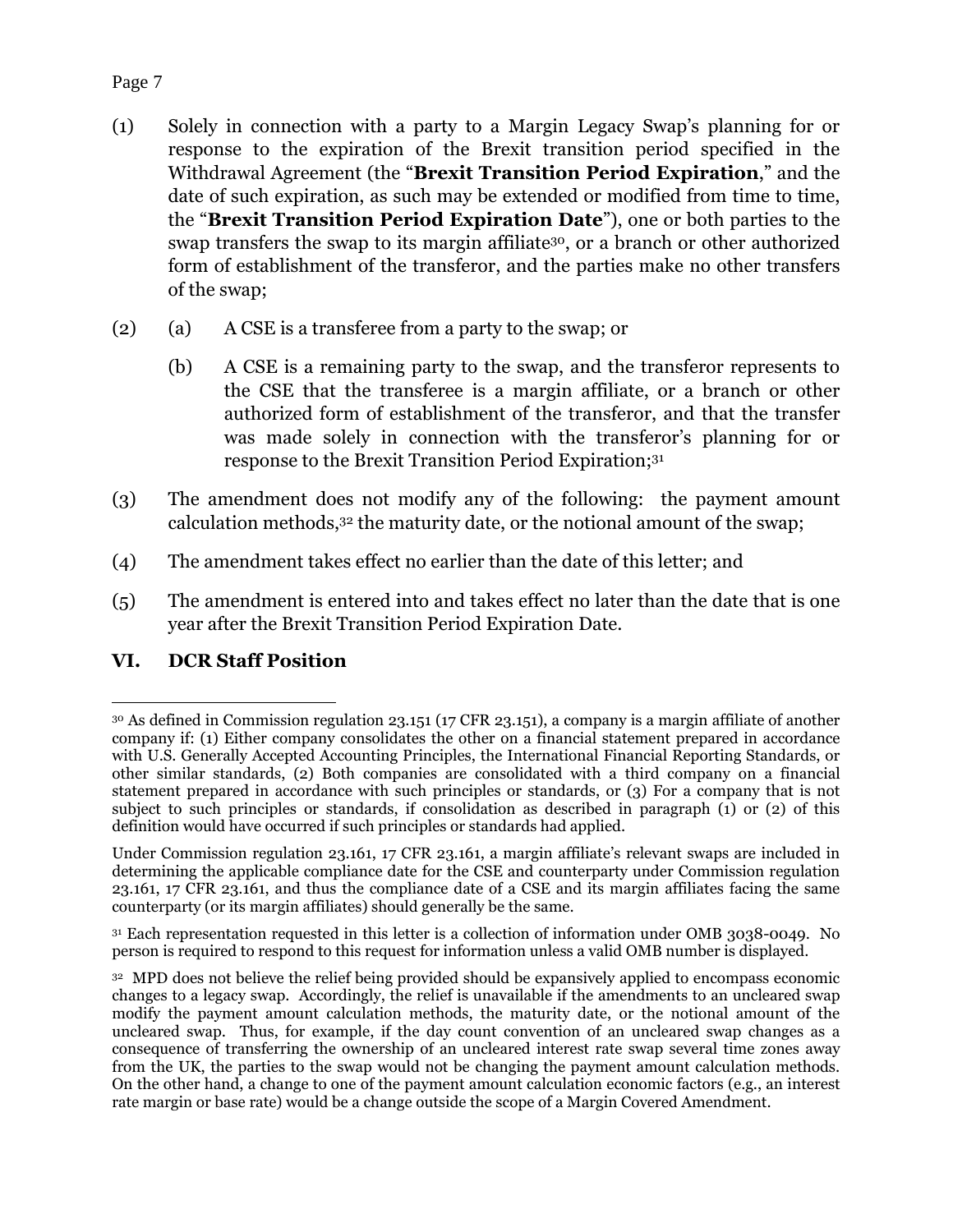After considering the request and the related facts and circumstances, DCR also believes that a no-action position is appropriate to maintain the status quo for Clearing Legacy Swaps with respect to the Clearing Requirement to the extent any amendments are made solely to transfer ownership of such swaps in response to the Brexit Transition Period Expiration.

Accordingly, DCR will not recommend that the Commission take an enforcement action against any person for failure to comply with the Clearing Requirement with respect to a Clearing Legacy Swap solely to the extent that such compliance would be required as a result of an amendment to the swap entered into under the following conditions (each a "**Clearing Covered Amendment**"):

- (1) Solely in connection with a party to a Clearing Legacy Swap's planning for or response to the Brexit Transition Period Expiration, one or both parties to the swap transfers the swap to its affiliate, or a branch or other authorized form of establishment of the transferor, and the parties make no other transfers of the swap;
- (2) Each transferor represents to the transferee that the transfer was made solely in connection with the transferor's planning for or response to the Brexit Transition Period Expiration;<sup>33</sup>
- (3) The amendment does not modify any of the following: the payment amount calculation methods,34 the maturity date, or the notional amount of the swap;
- (4) The amendment takes effect no earlier than the date of this letter; and
- (5) The amendment is entered into and takes effect no later than the date that is one year after the Brexit Transition Period Expiration Date.

The Divisions recognize that both a Margin Covered Amendment and Clearing Covered Amendment may be carried out using any of the methods typically employed for effecting uncleared swap transfers, including industry protocols, contractual amendments, or contractual tear-up and replacement. To the extent they would otherwise trigger margin or clearing requirements, judicially-supervised changes that result in an uncleared swap being booked at or held by a related establishment are similarly within the scope of a Margin Covered Amendment and Clearing Covered Amendment.

 $\overline{a}$ <sup>33</sup> Each representation requested in this letter is a collection of information under OMB 3038-0049. No person is required to respond to this request for information unless a valid OMB number is displayed.

<sup>34</sup> Like MPD, DCR does not believe the relief being provided should be expansively applied to encompass economic changes to a legacy swap. Accordingly, the relief is unavailable if the amendments to an uncleared swap modify the payment amount calculation methods, the maturity date, or the notional amount of the uncleared swap.